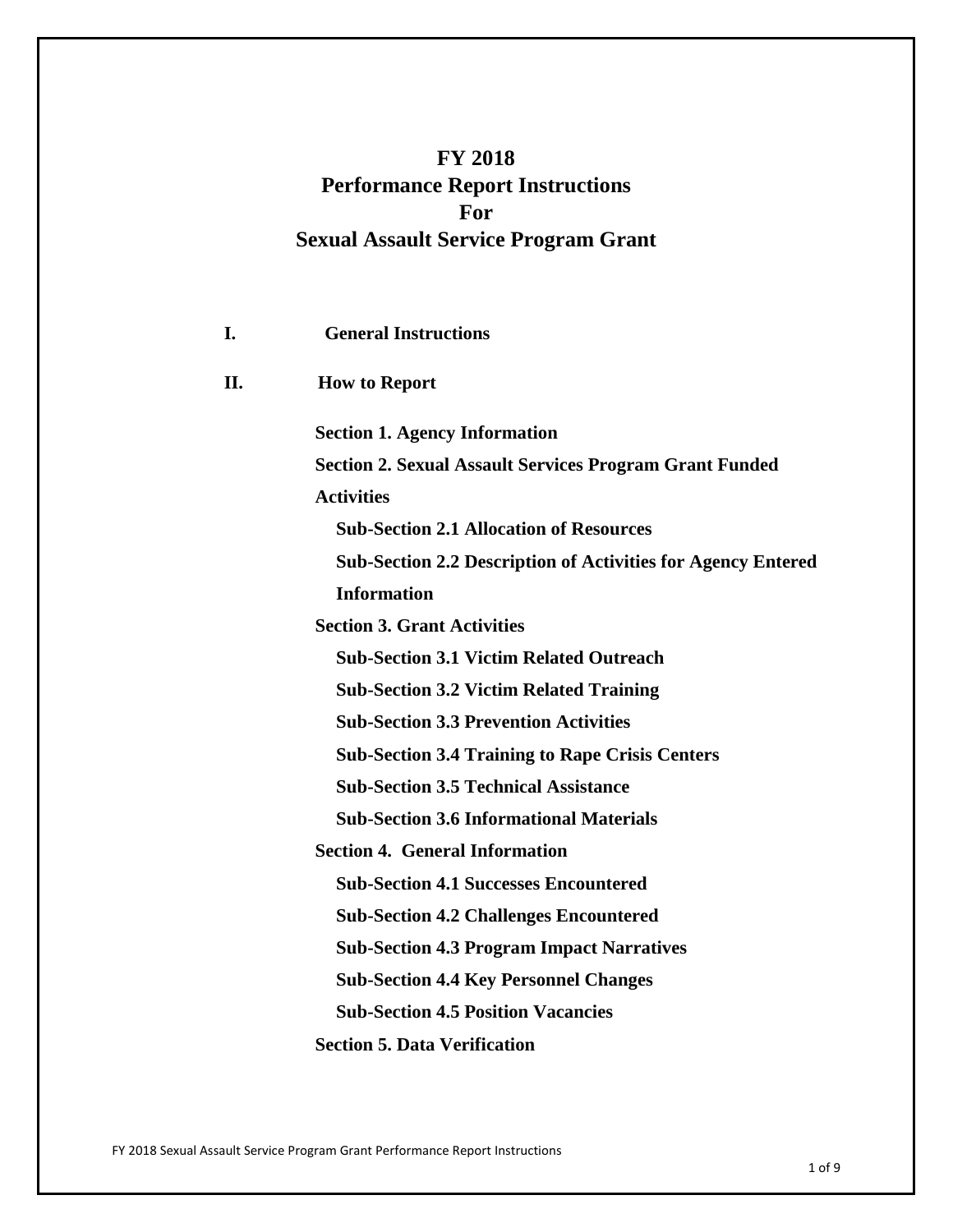## **I. General Instructions**

The Performance Report Form is to be used to report only the activities funded by the Sexual Assault Service Program Grant. Throughout the report there are areas that have been pre-filled by the OAG such as targets for performance measures. Email your grant manager directly to discuss necessary changes to this information.

## **Performance Report Format**

The FY 2018 Sexual Assault Service Program Grant Performance Report Excel document has five color coded tabs: one tab for each reporting quarter, and a Year-To-Date (YTD) total tab.

## Entering Data for 1<sup>st</sup> Quarter Reporting (Green Tab)

To enter your first quarter data, click on the  $1<sup>st</sup>$  quarter tab located on the bottom left of the Microsoft Excel Spreadsheet. The First Quarter Tab will only allow reporting of first quarter data and narratives. Only enter the first quarter data on this tab. Second, Third and Fourth Quarters are on separate tabs.

## Entering Data for 2nd Quarter Reporting (Yellow Tab)

To enter your second quarter data, click on the  $2<sup>nd</sup>$  quarter tab located on the bottom left of the Microsoft Excel Spreadsheet. The Second Quarter tab will allow you to enter the second quarter data and narratives. Only enter the second quarter data on this tab. The First, Third, and Fourth Quarter data sections are on separate tabs.

## Entering Data for 3rd Quarter Reporting (Orange Tab)

To enter your third quarter data, click on the  $3<sup>rd</sup>$  quarter tab located on the bottom left of the Microsoft Excel Spreadsheet. The Third Quarter tab allows you to enter the third quarter data and narratives. Only enter the third quarter data on this tab. The First, Second, and Fourth Quarter data sections are on separate tabs.

## Entering Data for  $4<sup>th</sup>$  Quarter Reporting (Red Tab)

To enter your fourth quarter data, click on the  $4<sup>th</sup>$  quarter tab located on the bottom left of the Microsoft Excel Spreadsheet. The Fourth Quarter tab allows you to enter the fourth quarter data and narratives. Only enter the fourth quarter data on this tab. The First, Second, and Third Quarter data sections are on separate tabs.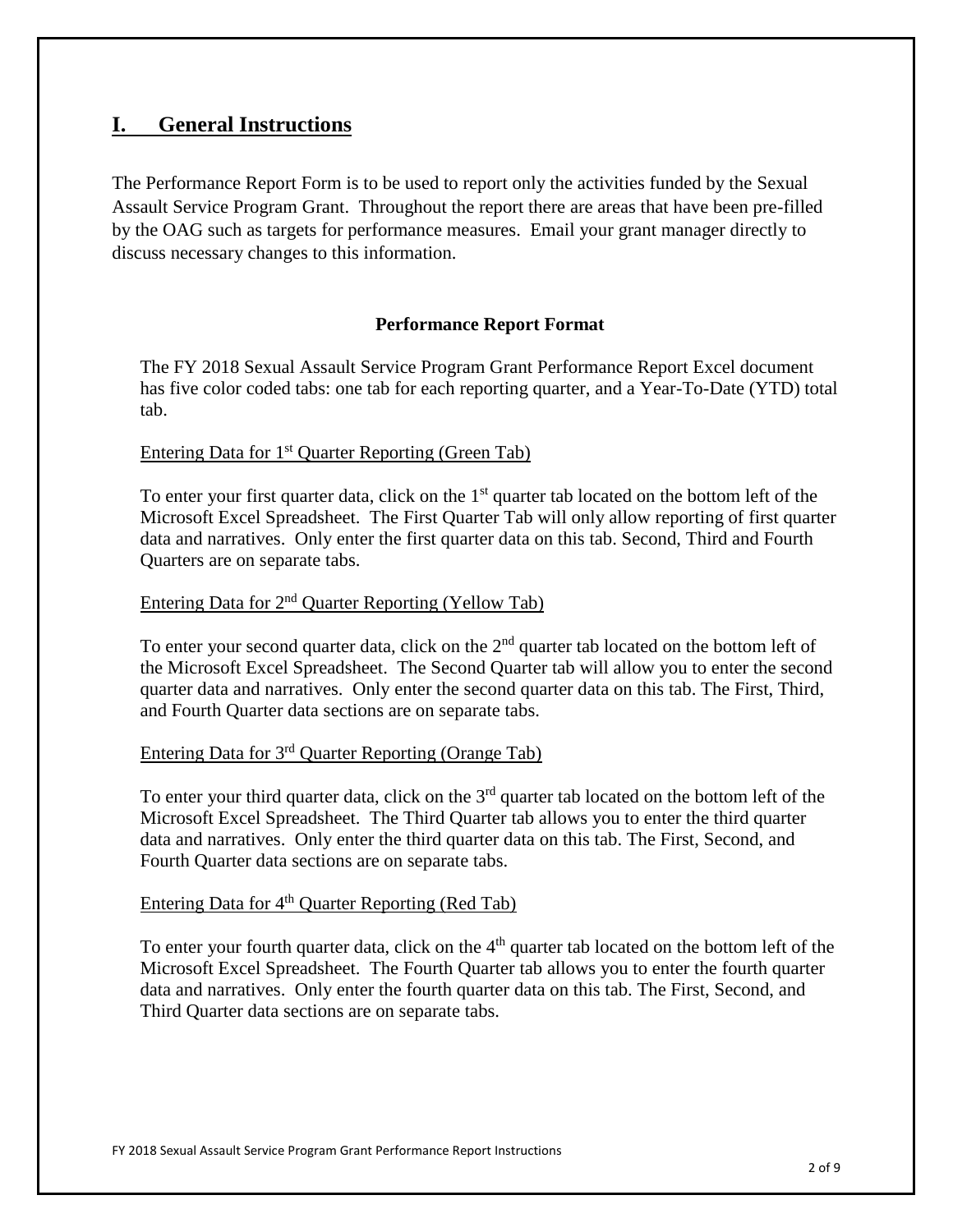## Year-To-Date (YTD) Reporting (Purple Tab)

This tab is solely for the internal use of OAG Grants Staff in order to track Year-To-Date totals and assess target percentage completion. This tab is locked and grantees **SHOULD NOT** attempt to enter/change data on this tab. If you believe any information on this tab is incorrect or should be changed, contact your grant manager.

#### **Instructions for submission:**

• Use the performance report you received from your grant manager to record quarterly activities and submit to the OAG mailbox. Do not copy or make changes to the performance report as this may change formulas and/or formatting in the document.

**If you receive a revised performance at any time during the grant year from your grant manager, remember to use the revised report to gather and submit quarterly activities for the remainder of the grant year.**

- If you have any questions, contact your grant manger.
- The performance report must be submitted electronically no later than the 30th day of each month following the end of the quarter (Section 4.21 of the Grantee Contract). For FY 2018, quarterly statistical reports are due on or before:
	- o 1st Quarter December 30, 2017
	- o 2nd Quarter March 30, 2018
	- o 3rd Quarter June 30, 2018
	- o 4th Quarter September 30, 2018
- The following must appear in the subject line of the email: your grant type-Sexual Assault Service Program Grant, your grant number and the reporting period (example subject line: "Sexual Assault Service Program Grant #1880000, 1st Quarter Performance Report".
- Email the report to [OAG-Grants@oag.texas.gov](mailto:OAG-Grants@oag.texas.gov)

• Questions regarding the contract and the performance report should be directed to your grant manager.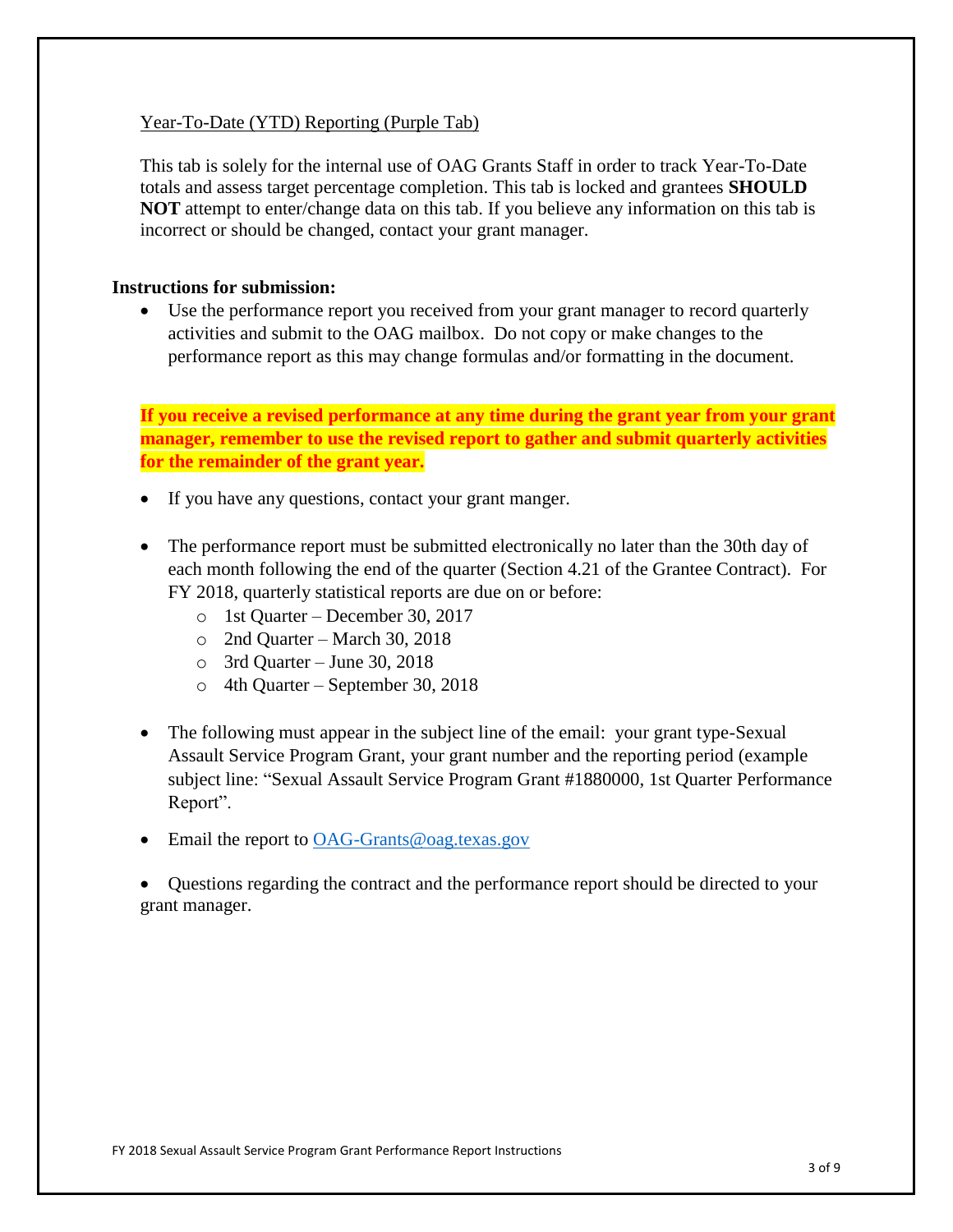## **II. How to Report**

Statistical data should be reported by each month of the quarter. Where there are required targets, data will be auto-calculated to show cumulative quarterly performance levels and yearto-date totals.

## **Section 1. Agency Information**

This section reflects information submitted on your application and has been pre-filled by the OAG. To update the Authorized Official information – the Governing Body must submit a request on letterhead with an original signature. Changes to the Grant Contact must be made by the Authorized Official – this change can be via email, fax, or on letterhead. For all other changes submit a request via email to your grant manager. *Please note that the person listed as "Person to Contact for Corrections" can be the same person listed as the Grant Contact, or can be a different person, but should reflect the person who actually works on the Performance Reports, and will receive and send the Performance Report revisions. The cell is open for you to enter the correct or updated information, including this person's current Phone and Email information.*

## **Section 2. Sexual Assault Service Program Grant Funded Activities**

## **Sub-Section 2.1 Allocation of Resources for Activities**

Enter the percentage (estimated) of the agency's total Sexual Assault Service Program Grant budget that was spent on each of the listed activities. Quarterly percentages must total 100%. Note: There are data entry sections in the body of the performance reports that correspond to each activity listed. If your organization enters resources for an activity under Section 2, the corresponding data must be entered in the appropriate section in the body of the performance report.

Additionally, rows 16-20 are open for the grantee to provide additional activities (not previously listed) and allocation break-downs funded by the Sexual Assault Service Program Grant

## **Sub-Section 2.2 Description of Activities for Agency Entered Information**

For every entry in Sub-Section 2.1 entered by grantee (row 24) provide a comprehensive description of those activities.

## **Section 3. Grant Activities**

## **Sub-Section 3.1 Victim Related Outreach**

This section is for Outreach provided to individuals outside your organization. This section also contains approved targets which have been pre-filled by the OAG. Outreach is victim related, and for the purposes of this grant's performance report, includes public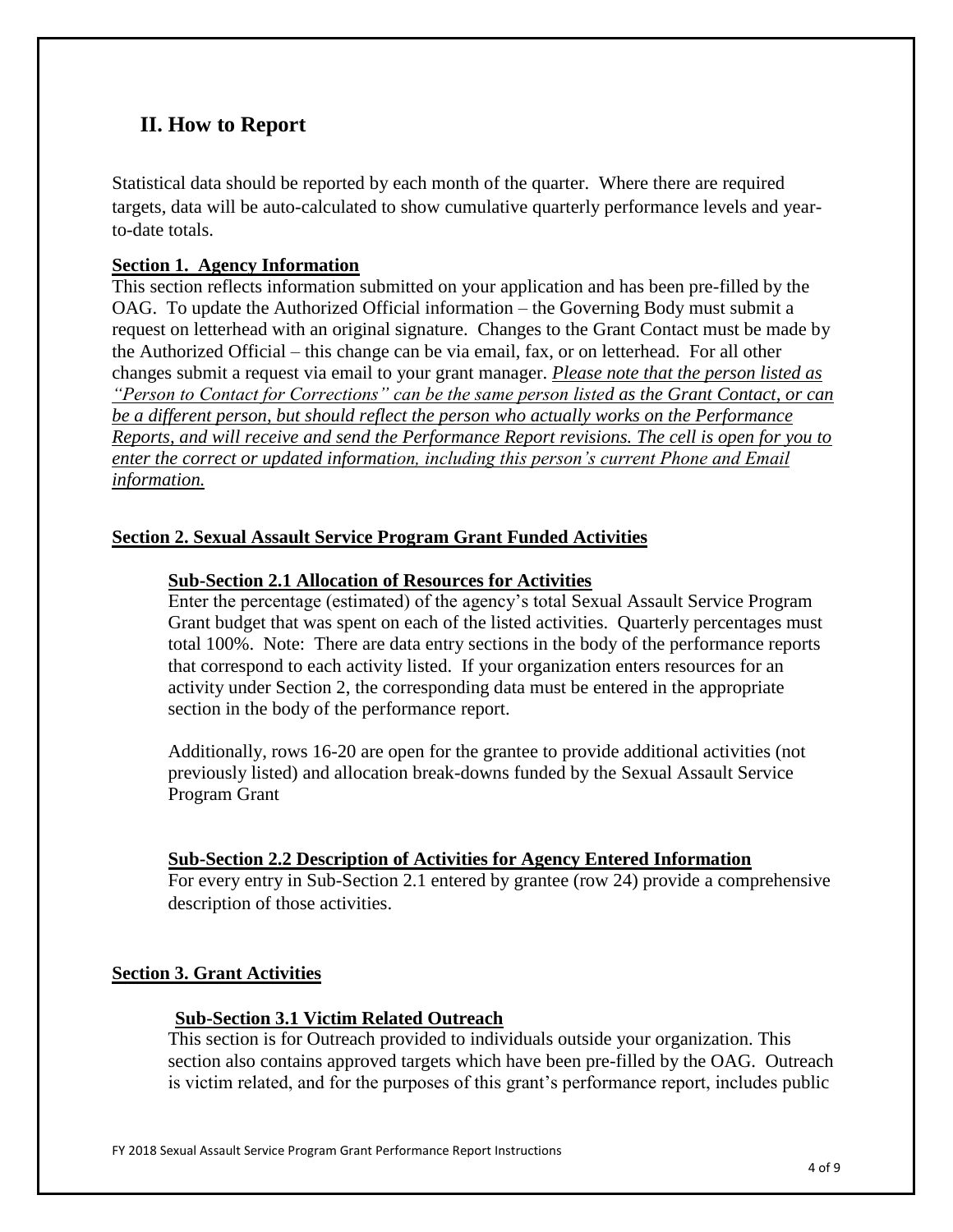speeches and information booths conducted for the purpose of generally informing the public about sexual assault related topics and available victim services.

**Total Number of Public Speeches** – Report the number of victim related public speeches given by grant funded staff.

**Total Number of Participants** – Report the number of individuals who attended the victim related public speeches by grant funded staff reported in Total Number of Public Speeches.

There are different ways to estimate the number participants for public speeches. Below are a few different examples that each involve a different method of calculating the number of outreach participants.

*Example 1:* Count the number of chairs in the room where the presentation is given before the presentation starts. You count 200 chairs. Ask a friend to count the number of empty chairs during the middle of the presentation. If your friend counts 30 empty chairs, then report 200-30= 170 outreach participants.

*Example 2*: The outreach event is held in the high school gymnasium for the 10th grade. Ask the person who keeps daily attendance records to let you know how many 10th graders were absent the day of the outreach presentation (45) as well as the number of students in the 10th grade (500). Subtract the number of absent 10th graders the day of your outreach presentation from the number of students enrolled in the 10th grade. 500-  $45 = 455$  outreach participants.

*Example 3:* Count the number of handouts you brought with you to the outreach presentation (750). Have a friend pass one out to each person as they enter the door of the facility where the outreach presentation is held. At the end of the presentation, count the number of handouts your friend has left (237). Subtract the number of handouts you have remaining after the outreach event from the number you brought with you. 750- 247=513 outreach participants.

*Example 4:* Ask someone who knows the maximum occupancy of persons allowed by the fire code to fit in to the event space. If their answer is 5,000 and the room looks half empty, estimate 2,500 outreach participants.  $5,000/2 = 2,500$  outreach participants.

**Informational Booths** – Report the number of Informational Booths in which grant funded staff participate.

**Total Attendees at Informational Booths** – Enter the number of attendees at the booth. The Report will automatically calculate 25% of the attendees at the booth to be counted.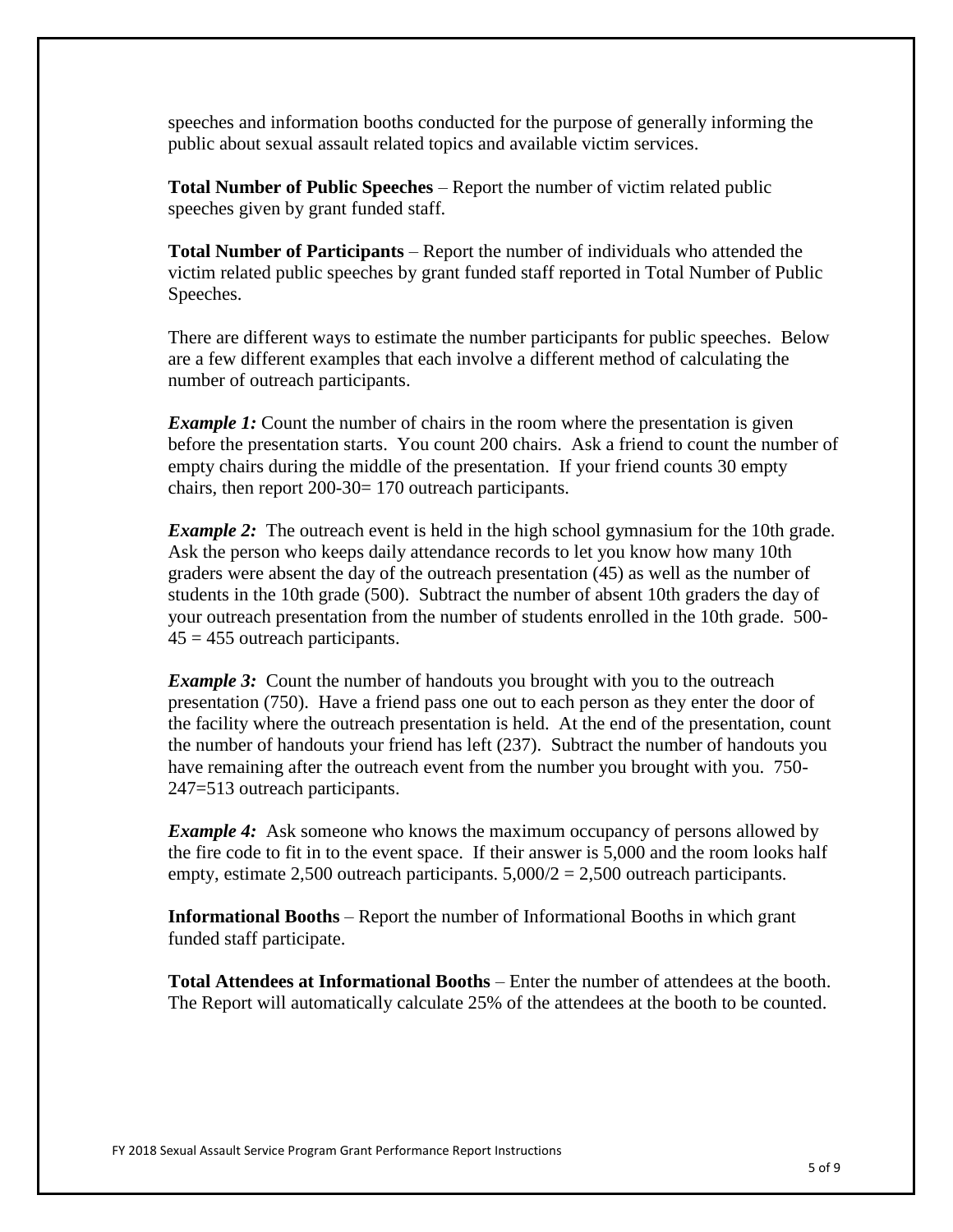## **Sub-Section 3.2 Victim Related Training**

This section is for training provided to individuals outside your organization. This section also contains approved targets which have been pre-filled by the OAG. Training is victim related, and designed to increase knowledge on sexual assault related topics, impact the skills of individuals interacting with victims, including victim service training, or to improve the overall response to sexual assault.

**Total External Training Sessions** – Report the total number of victim related training sessions held by grant funded staff during the month.

**Total External Training Participants** – Report the number of individuals who received victim related Training by grant funded staff.

## **Sub-Section 3.3 Prevention Activities**

**Primary Prevention of Sexual Violence –** population-based and/or environmental and system-level strategies, policies and actions that prevent sexual assault and/or sexual violence from initially occurring.

• Primary prevention efforts work to modify and/or entirely eliminate the event, conditions, situations, or exposure to risk factors associated with the initiation of violence and subsequent injuries, disabilities, and deaths.

• Prevention efforts seek to identify and enhance protective factors that may prevent violence not only in at-risk populations, but also in the community atlarge.

Report the total number of primary prevention presentations and participants, events and activities for each month using Sexual Assault Services Program Grant Funds Only. Do NOT report on activities already reported in SAPCS-Federal and SAPCS-State performance reports.

## **Sub-Section 3.4 Training to Rape Crisis Centers**

- Number of Individuals Trained: Report the total number of individuals trained at Rape Crisis Centers.
- Number of Organizations participating in Training: Report the total number of organizations that participated in training at Rape Crisis Centers.
- Number of Training Sessions: Report the total number of training sessions conducted at Rape Crisis Centers.

## **Sub-Section 3.5 Technical Assistance**

Report the number of times Technical Assistance was provided during the reporting period.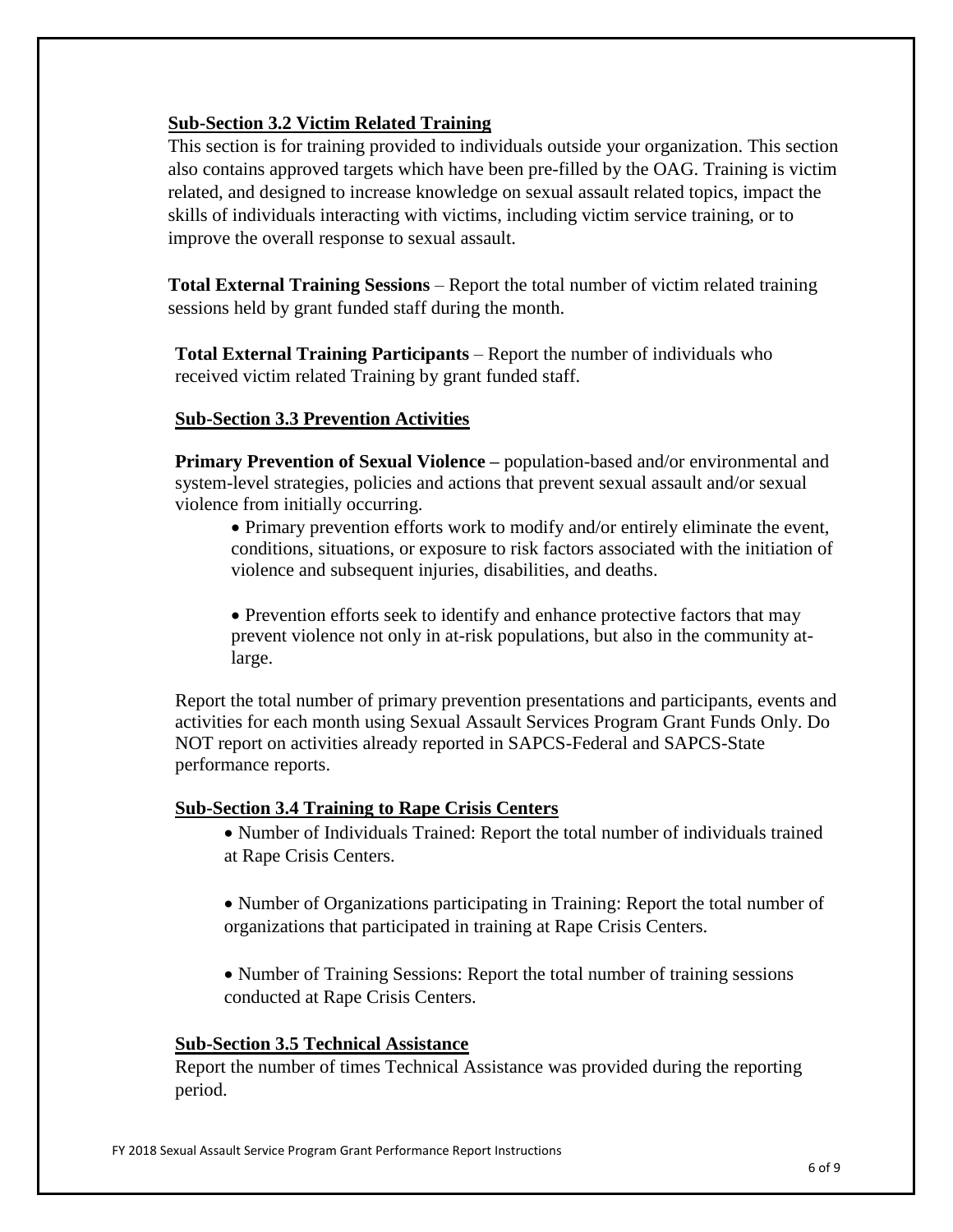## **Sub-Section 3.5a Technical Assistance Topics**

Enter an "X" for each of the below Technical Assistance Topics covered during the reporting period

- Technical Assistance Instances to Sexual Assault Program
- Media Technical Assistance to Rape Crisis Centers
- Human Trafficking Certificates Issued

#### **Sub-Section 3.6 Informational Materials (Development and Distribution)**

#### *Distribution*:

- Advocate Manual: Report the number of Advocate Manuals distributed to sexual assault programs and interested individuals.
- Community Marketing Guide: Report the number of Community Marketing Guides distributed to sexual assault programs and interested individuals.
- Fact Sheets: Report the number of Fact Sheets distributed to sexual assault programs and interested individuals.
- Inmate Safety Brochure: Report the number of Inmate Safety brochures distributed to sexual assault programs and interested individuals.
- Newsletters (TAASA): Report the number of TAASA newsletters distributed to sexual assault programs and interested individuals.
- STAR Curricula: Report the number of STAR Curricula distributed to sexual assault programs and interested individuals.
- Downloaded Website Materials: Report the number of downloaded materials from the TAASA website.
- Sexual Assault Brochures: Report the number of Sexual Assault brochures distributed to sexual assault programs and interested individuals.
- Survivor Booklets: Report the number of Survivor Booklets distributed to sexual assault programs and interested individuals.
- Other Manuals: Report the number of other types of manuals distributed to sexual assault programs and interested individuals.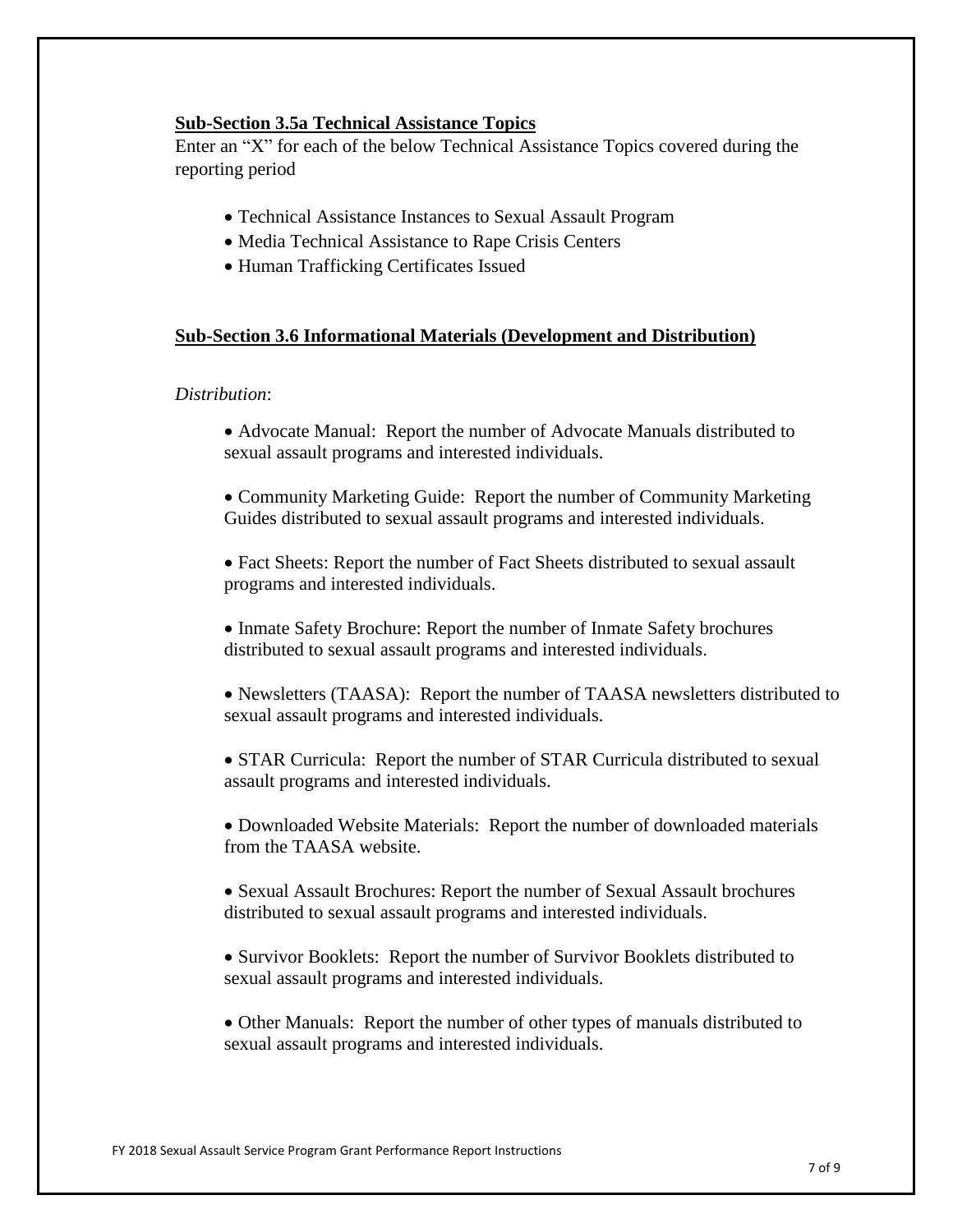#### *Development*:

• Cultural Awareness Certification Self Study Packets: Report the number of Cultural Awareness Certification Self Study Packets developed.

- Webinar: Report the number of Webinar trainings developed.
- Other Materials Developed: Report the number of other materials developed.

## **Section 4. General Information**

## **Sub-Section 4.1 Successes During the Reporting Period**

Use this section to describe any successes you had with regard to meeting your goals, objectives, and targets.

#### **Sub-Section 4.2 Challenges You Encountered During the Reporting Period**

Use this section to explain any issues that made it difficult or challenging for you to meet your goals, objectives, and targets. This might include difficulties in hiring staff, purchasing equipment, etc. Also include any actions you took to overcome these challenges.

## S**ub-Section 4.3 Program Impact Narratives**

This is qualitative information that can be conveyed to those interested in knowing what impact the program is having on victims and their families.

Use this section to include at least one narrative per quarter about a client who staff on the grant helped, or services your agency provided with Sexual Assault Services Program Grant funds that made a difference in someone's life. You can also include stories about ways in which your program is making a difference in the community such as changes in policies, protocols, cooperation and/or awareness.

Do not use more space than is provided. These summaries are instrumental in demonstrating the importance of grant-funded services provided to victims to aid in their recovery.

Also, mail or email copies of any letters from victims or newspaper clippings about your program that you would like to share with the OAG. (Be sure to include your contract number on any documents sent.)

## **Sub-Section 4.4 Key Personnel**

Describe any changes in key personnel that may have occurred during the reporting period.